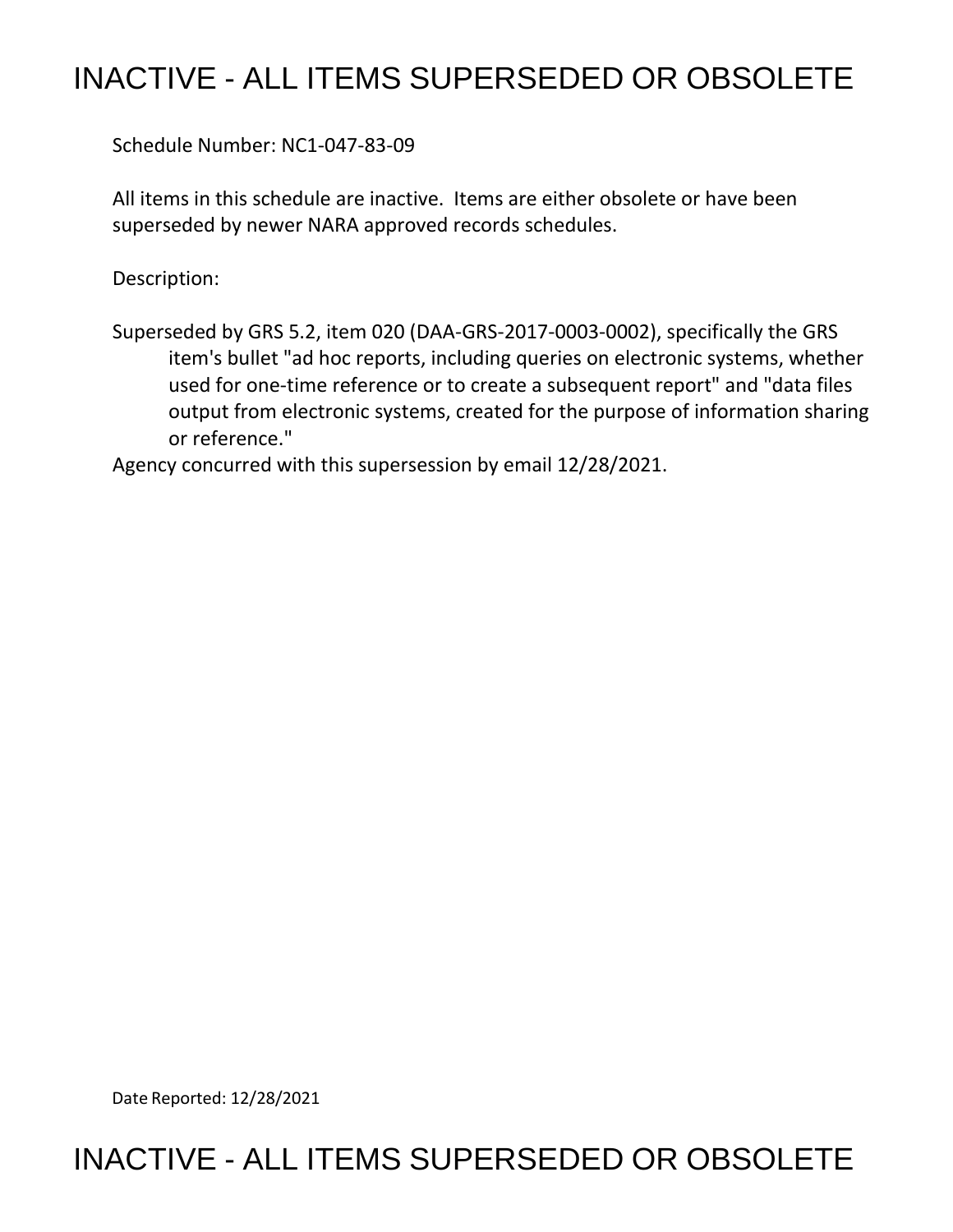| $\epsilon$                                                                                          | $\sim$ $^2$                                                                                                                                                                                                                                                                                                                                                             |                                       |                                                                                                                                       |                            |  |
|-----------------------------------------------------------------------------------------------------|-------------------------------------------------------------------------------------------------------------------------------------------------------------------------------------------------------------------------------------------------------------------------------------------------------------------------------------------------------------------------|---------------------------------------|---------------------------------------------------------------------------------------------------------------------------------------|----------------------------|--|
| REQUEST FOR RECORDS DISPOSITION AUTHORITY                                                           |                                                                                                                                                                                                                                                                                                                                                                         |                                       | <b>LEAVE BLANK</b>                                                                                                                    |                            |  |
| (See Instructions on reverse)                                                                       |                                                                                                                                                                                                                                                                                                                                                                         |                                       | <b>ON BOL</b>                                                                                                                         |                            |  |
|                                                                                                     |                                                                                                                                                                                                                                                                                                                                                                         |                                       | $101 - 47 - 83 - 9$                                                                                                                   |                            |  |
|                                                                                                     |                                                                                                                                                                                                                                                                                                                                                                         |                                       |                                                                                                                                       |                            |  |
| TO: GENERAL SERVICES ADMINISTRATION,<br>NATIONAL ARCHIVES AND RECORDS SERVICE, WASHINGTON, DC 20408 |                                                                                                                                                                                                                                                                                                                                                                         |                                       | DATE RECEIVED                                                                                                                         |                            |  |
| 1. FROM (AGENCY OR ESTABLISHMENT)                                                                   |                                                                                                                                                                                                                                                                                                                                                                         |                                       | $1 - 22 - 83$                                                                                                                         |                            |  |
| Health & Human Services                                                                             |                                                                                                                                                                                                                                                                                                                                                                         |                                       | NOTIFICATION TO AGENCY                                                                                                                |                            |  |
| 2. MAJOR SUBDIVISION                                                                                |                                                                                                                                                                                                                                                                                                                                                                         |                                       | in accordance with the provisions of 44 U.S.C. 3303a the disposalite.                                                                 |                            |  |
| Social Security Administration<br>3. MINOR SUBDIVISION                                              |                                                                                                                                                                                                                                                                                                                                                                         |                                       | quest, including amendments, is approved except for items that may<br>be stamped "disposal not approved" or "withdraws" in column 10. |                            |  |
|                                                                                                     | Office of Central Operations                                                                                                                                                                                                                                                                                                                                            |                                       |                                                                                                                                       |                            |  |
| 5. TEL. EXT.<br>4. NAME OF PERSON WITH WHOM TO CONFER                                               |                                                                                                                                                                                                                                                                                                                                                                         |                                       | $6 - 15 - 83$                                                                                                                         |                            |  |
| $FwB$ 4-5770<br>Ernest P. Lardieri<br><b>6. CERTIFICATE OF AGENCY REPRESENTATIVE</b>                |                                                                                                                                                                                                                                                                                                                                                                         |                                       |                                                                                                                                       |                            |  |
|                                                                                                     | I hereby certify that I am authorized to act for this agency in matters pertaining to the disposal of the agency's records;<br>that the records proposed for disposal in this Request of <u>example</u> page(s) are not now needed for the business of<br>this agency or will not be needed after the retention periods specified.<br>A Request for immediate disposal. |                                       |                                                                                                                                       |                            |  |
| M                                                                                                   | <b>B</b> Request for disposal after a specified period of time or request for permanent<br>retention.                                                                                                                                                                                                                                                                   |                                       |                                                                                                                                       |                            |  |
| C. DATE                                                                                             | D. SIGARIURE 25 AGENCY DEPRESENTATIVE<br>E. TITLE                                                                                                                                                                                                                                                                                                                       |                                       |                                                                                                                                       |                            |  |
| 4/8/83                                                                                              | Dr. George Dea                                                                                                                                                                                                                                                                                                                                                          | Department Records Management Officer |                                                                                                                                       |                            |  |
| 7.<br><b>ITEM NO</b>                                                                                | 8. DESCRIPTION OF ITEM<br>(With Inclusive Dates or Retention Periods)                                                                                                                                                                                                                                                                                                   |                                       | 9.<br>SAMPLE OR<br>JOB NO.                                                                                                            | 10.<br><b>ACTION TAKEN</b> |  |
|                                                                                                     | Office of Program Service Centers                                                                                                                                                                                                                                                                                                                                       |                                       |                                                                                                                                       |                            |  |
|                                                                                                     | Payroll & Payroll Liaison Records                                                                                                                                                                                                                                                                                                                                       |                                       |                                                                                                                                       |                            |  |
|                                                                                                     | Check Listings                                                                                                                                                                                                                                                                                                                                                          |                                       |                                                                                                                                       |                            |  |
|                                                                                                     | Computer printouts listing pay data transmitted by tape<br>to Central Office. The listings are used to verify<br>that the proper number of employee paychecks are<br>received by the PSC.                                                                                                                                                                               |                                       |                                                                                                                                       |                            |  |
|                                                                                                     | Disposition                                                                                                                                                                                                                                                                                                                                                             |                                       |                                                                                                                                       |                            |  |
|                                                                                                     | Destroy when 6 months old.                                                                                                                                                                                                                                                                                                                                              |                                       |                                                                                                                                       |                            |  |
|                                                                                                     |                                                                                                                                                                                                                                                                                                                                                                         |                                       |                                                                                                                                       |                            |  |
|                                                                                                     | also Sent to GAO                                                                                                                                                                                                                                                                                                                                                        |                                       |                                                                                                                                       |                            |  |

115-107 MASS DATA CHAVGE SHEET NOT REQUIRED

STANDARD FORM 115 Revised April, 1975<br>Prescribed by General Services Administration<br>FPMR (41 CFR) 101-11.4

Tem